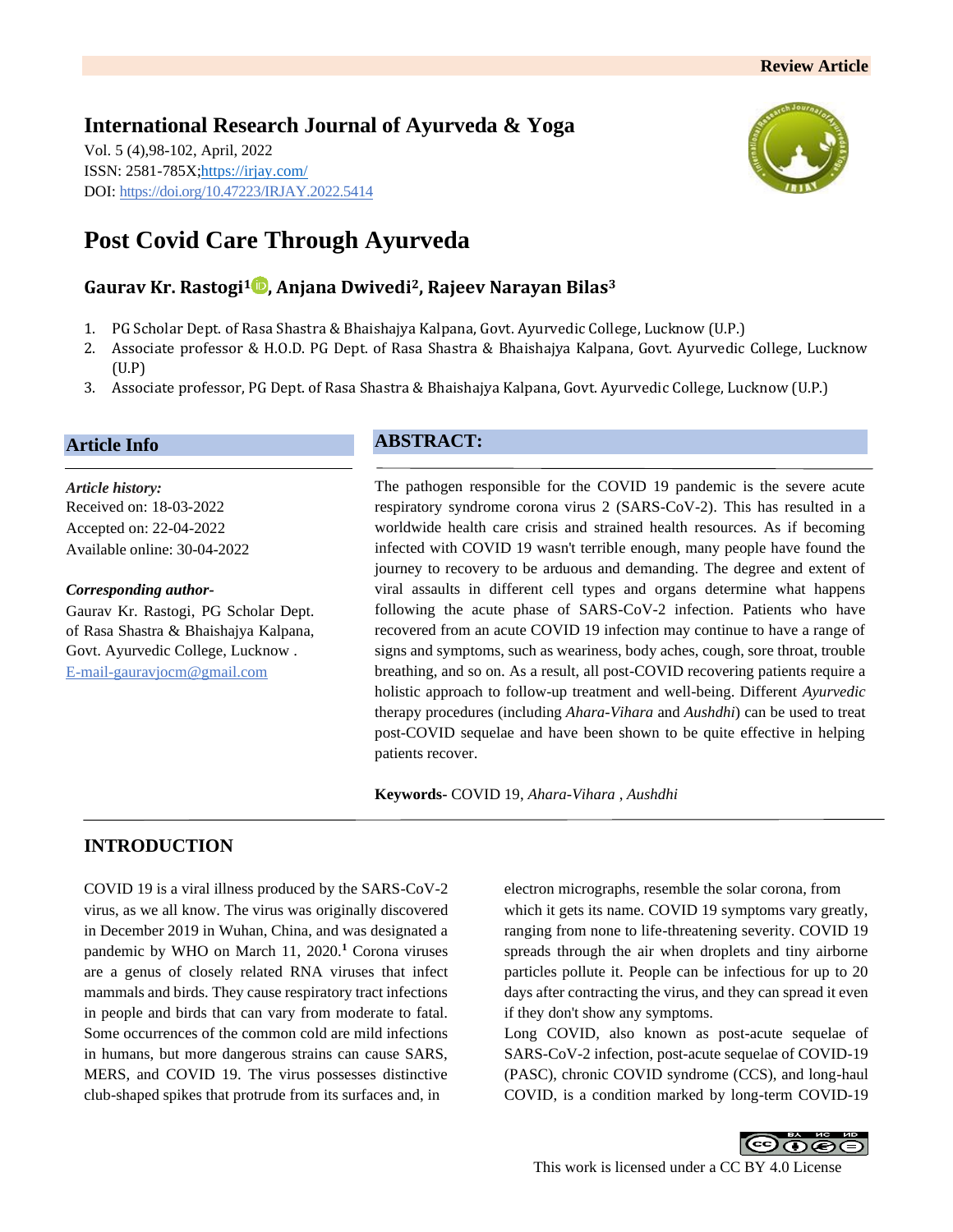sequelae that last beyond the ordinary convalescence period. Long covid may cause complications in practically every organ system, including respiratory problems, neurological system and neurocognitive problems, mental health problems, metabolic problems, cardiovascular problems, gastrointestinal problems, malaise, weariness, musculoskeletal discomfort, and anemia. Fatigue, headaches, shortness of breath, anosmia (loss of smell), parosmia (distorted smell), muscular weakness, mild temperature, and cognitive failure are all typical symptoms described.

It's still a mystery why some people recover completely in two to three weeks while others have symptoms for weeks or months. Long-term COVID symptoms may be caused by four syndromes, according to a review by the National Institute for Health Research in the United Kingdom:

- $\triangleright$  irreversible lung and heart damage,
- $\triangleright$  post-intensive care syndrome,
- ➢ post-viral tiredness, which is commonly confused with Myalgic Encephalomyelitis / Chronic Fatigue Syndrome (ME/CFS), and
- ➢ ongoing COVID-19 symptoms

The focus of this review is on concepts and techniques mentioned in *Ayurveda* classics, as well as how to deal with post-COVID complications.<sup>2</sup>

#### **AIMS & OBJECTIVES**

To collect and analyze different principles related to COVID 19 sequelae present in ayurvedic classics.

## **MATERIAL AND METHODS –**

*Brihatrayee*, *Laghutrayee*, and all other available *Ayurvedic* classics, journals, and research papers. POST COVID MANAGEMENT through *Ayurveda* can be summarised under the following principles –

- *1- Dincharya and Ritucharya*
- *2- Ahara (*diet*)*
- *3- Aushadhi* (drugs)
- *4- Dhupana karma*
- *5- Prayanama*
- *6- Yogasaa*
- *7- Dhyana (*meditation*)*

**1***. Dincharya And Ritucharya* **–** *Dincharya* (daily routine) and *Ritucharya* (seasonal routine), mentioned in ayurvedic classics are the best way to avoid the disease caused by any changes experienced in the environment.

*Dincharya* **Explained In** *Ashtanga Hridaya***³ -**

1 **-** Waking early in the morning *(Brahma muhurta uttishtet)* 

- 2 Brushing *(Dantadhavana)*
- 3 *Anjana karma*

 4 – *Navan (instillation of oil in nostrils), Gandush (keeping mouthful of water/decoction/oil for a particular time)*, *Dhoom*, *Tambula* Sevan

- *5 – Abhyanga* (massage with oil)
- 6 *Vyayam (exercise)*
- 7 *Uadvartana*
- 8 *Snana (taking bath)*
- 9 *Bhojana (breakfast or meal as per hunger*)

#### *Table 1 Ritucharya* **Explained In** *Charaka Samhita***⁴ –**

**2.** *Ahara* **–** As we all know the importance of *AHARA* for one's health. As stated by *Acharya Sushrut – "Praninam Punarmoolamaharo Balavarnaujasam <sup>5</sup> ."*

So, since COVID 19 patients have lost their BALA, VARNA, and OJAS, nutrition plays a vital role in the care of post-COVID 19 patients. Now the question arises – what should be eaten and how much should be eaten?

The answer is also available in our classics –

*"Sarva Rasa Abhyaso Balakaranam."* i.e.*,* 

*sadarasatmaka ahara* should be eaten.

*"Matravaddhyashanmashitamanupahatya Prakritim Balavarnasukhayusha ⁶."* i.e., *matra purvaka ahara*

should be eaten.

Here are some expert and accurate dietary advice to fight  $COVID-19<sup>7</sup>$  —

- ➢ Eat two cups of fruit each day (guava, apple, banana, strawberry, cantaloupe melon, grapefruit, pineapple, papaya, orange, Longman fruit, blackcurrant, and pummelo) (4 servings).
- ➢ Consume fresh vegetables such as green bell peppers, garlic, ginger, kale, lime, coriander (dry), broccoli, and green chili pepper. legumes 5 servings 2.5 cup veggies (beans and lentils).
- ➢ Eat 180 g of whole grains and nuts (unprocessed maize, oats, wheat, millet, brown rice, or roots such as yam, potato, taro, or cassava)
- ➢ Nuts such as almonds, coconut, and pistachios are excellent alternatives.
- ➢ Red meat should be eaten once or twice a week, and chicken two to three times a week. Use animal-based foods (such as fish, eggs, and milk) as well as 160 g of meat and beans in your diet.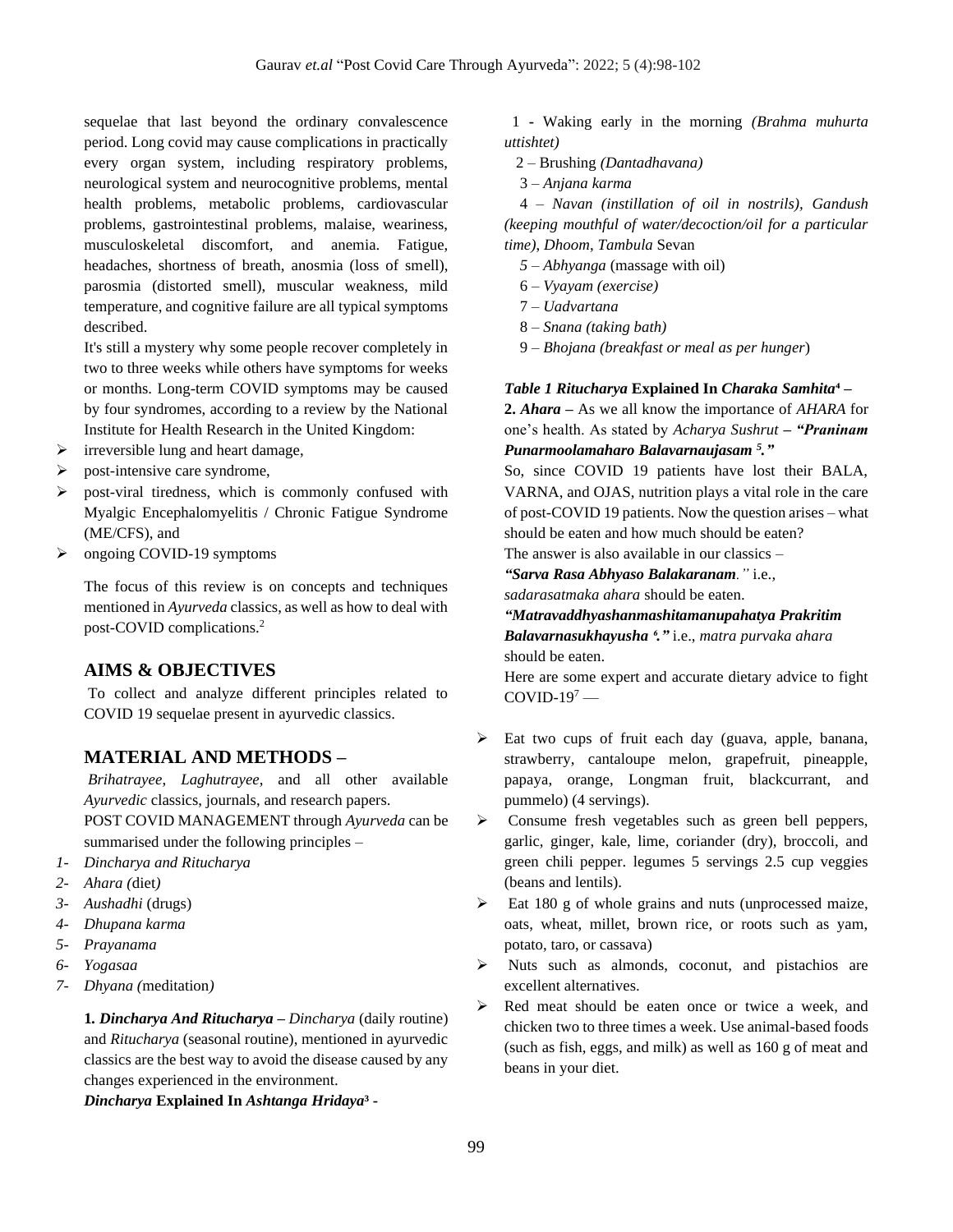- ➢ Instead of high-sugar, high-salt, or high-fat foods, snack on fresh fruits and raw vegetables. Snacking on the go should be avoided.
	- ➢ When vegetables are overcooked, important nutrients such as vitamins and minerals are lost.
	- ➢ Choose fruits and vegetables that haven't been sugared or salted, whether they're dried or canned.
	- ➢ Make sure the dish is prepared to perfection and presented at a safe temperature. (72°C for 2 minutes).
	- ➢ Consume unsaturated fats (avocado, fish, nuts, soy, olive oil, canola, corn oil, and sunflower) rather than saturated fats (avocado, fish, nuts, soy, olive oil, canola, corn oil, and sunflower) (found in butter, fatty meat, coconut and palm oils, cheese, ghee, and cream).
	- ➢ Drink 8–10 glasses of water every day. It assists in the passage of nutrients through circulation, waste disposal, and body temperature control.
	- ➢ Avoid all fizzy, carbonated, concentrated juices, as well as any sugary beverages.
	- ➢ Eat at home to avoid interaction with other people and reduce the chance of contracting COVID-19.

A nutritious diet can help the body to be in the best possible condition to combat disease.

#### **3.** *Aushadhi* **–**

**–** In COVID 19 mainly *Pranvaha and Rasavaha Srotodushti* occurs, so we should manage those *Srotasas* accordingly.

The Directorate General of Health Services (EMR Division) of the Ministry of Health & Family Welfare has issued a post-COVID management plan that comprises immunity-promoting AYUSH medicine <sup>8</sup>–

- *Ayush Kwath* (150 ml; 1 cup) daily, and
- *Samshamani vati* twice a day 500 mg (1 gm per day) For 15 days,
- *Giloy* powder 1 -3 grams with tepid water,
- *Ashwagandha* 500 mg twice a day (1 gm per day) or Ashwagandha powder 1-3 grams twice daily, and
- *Amla* fruit once daily/Amla powder 1-3 grams once daily.
- 1 3 gram mulethi powder with lukewarm water twice daily (in case of dry cough).
- Warm milk with 12 teaspoons of turmeric (morning/evening)
- Gargling with turmeric and salt
- *Chayvanprash Avaleha* 5-10 gms should be given.

Various herbs and herbomineral drugs, including

*Rasayana* drugs, play a critical role in the post-COVID-19 era, and herbomineral drugs, in particular, require minimal dosage due to the drug's faster action, ease of administration, and ability to act as a *Rasayana* with high potency. Gold-containing herbometallic formulations, *Bhasma* is important for overall efficacy. Research has shown that herbs-metallic formulations containing gold *bhasma* can help regulate antigen-specific immune response because gold nanoparticles have immunomodulatory, free radical scavenging, antistress, analgesic, and antioxidant properties.

In respiratory tract disorders such as Kasa (cough), Shwasa (difficulty in breathing, bronchial asthma), and *Rasayana* such as *Chyawanprash* should be given. It promotes *UroRoga* (chest-region ailments), *HridRoga* (heart-region diseases), memory, intelligence, *Arogya* (a disease-free condition), and *ayu*.

*Pippali Rasayana* is recommended for *Kasa*, *GalaRoga* (throat disorders), and *VishamaJwara* (fever with irregular nature, action, and onset). Because the coronavirus' pathogenesis is unknown, this *Rasayana* could be beneficial. *Shilajatu's Naimittika Rasayana* impact corrects hyperglycemic episodes and produces its effect by improving the condition of *Agni* and *Ojas* in patients, consequently improving metabolic and immune status.

#### **4.** *Dhoopana Karma* **–**

There are millions of microorganisms in our environment, with 20-25 percent of them being non-pathogenic. Pathogenic bacteria found in the environment cause a variety of health issues. Traditional treatments such as *Dhoopana*, *Homa*, *Havana*, and others may be used to reduce the microbial burden to non-pathogenic levels.

The constituents of *Dhoopan*, *ayurvedic* herbs-minerals, and animal products (skin, hair, bone, etc) are efficient anti-microbial, anti-fungal, and anti-viral in nature.

Commonly used drugs for *Dhoopana karma* are *– Guggulu, Sarja, Nimba, Rason, Haridra, Sarshapa, Cow Dung, Ghrit, Hingu, Vidanga, Yava, Aparajita, Vacha, Devdaru, Daruharidra, Bilva, Bramhi, Jatamansi, Sarpanirmoka Etc.*

The action of these drugs has been proven to the efficacy for improving health as well as prevention and control of diseases as they are anti-microbial by nature **<sup>9</sup>** .

**5.** *Pranayama* **–** *Pranayama* Exercises *- Bhastrika, Kapalabhati, Anuloma-Viloma, Bhramari, Ujjayi, Sheetali, Sheetakari*, help in maintaining the balance of *Ojas*, *Tejas* and *Prana*. By doing these *Pranayama*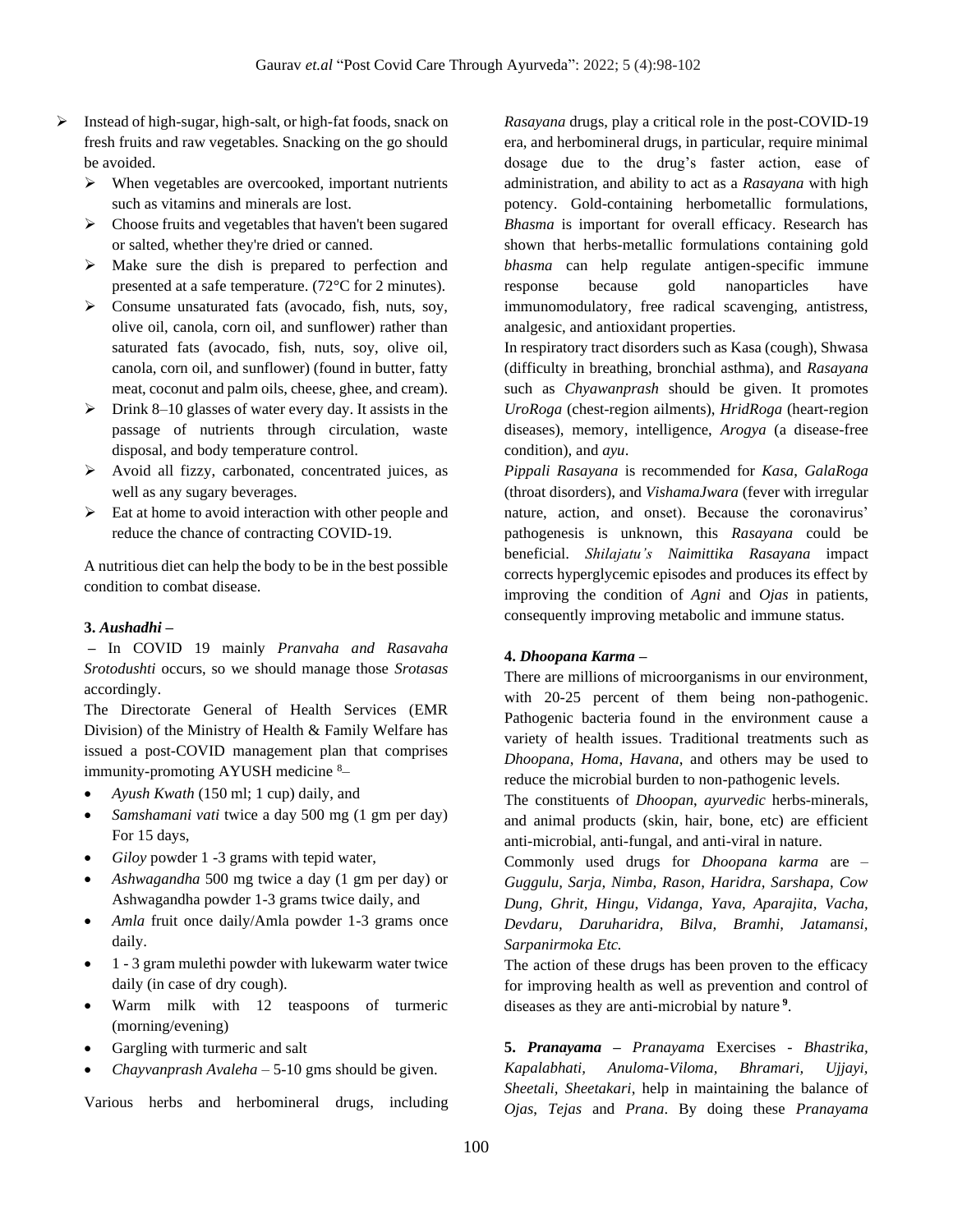exercises, we can strengthen our *Pranavaha Srotasa* and *Rasavaha Srotas*.

**6.** *Yogasana* **–** Another interesting health supporting practice is *Yogasana* Like**<sup>10</sup>** – *Padmasana* (Lotus Pose), *Ushtrasana* (Camel Pose), *Bhujangasana* (Cobra Pose), *Gomukhasana* (Cow Pose), *Naukasana* (boat pose), *Setubandhasana* (bridge pose), *Salabhasana* (locust pose)

**7.** *Dhyana* **(Meditation) –** *Dhyana* is continuous thought towards a single object of concentration. Usually, a thought wave arises, remains for a short while then subsides later followed by another thought wave.

It decreases *Rajas* and *Tamas* via regulating *TRIGUNAS*. The mind, which is ruled by *Rajas*, is regulated by *Vata*, which also governs the functioning of the body. As a result, when *Vata* is managed in this way, it governs all physiological systems. Similarly, reducing *Tamas* and enhancing *Satva* will control *Pitta* and *Kapha* functions. *Pitta* is in charge of all bodily transformations.

Thus, *Dhyana* regulates manas factors first and regulated manas doshas regulate somatic body humor **<sup>11</sup>** .

## **DISCUSSION**

The principle of Ayurveda science is *Swasthasya Swasthya Rakshanam, Aturasya Vikar Prashamanam Cha.* Symptoms of COVID 19 suggest that there is vitiation of *Rasavaha Srotas* mainly. Due to the state of *Mandagni*, *Ahara Paka* does not occur properly and the formed *Rasa Dhatu* becomes qualitatively and quantitatively low. During the infective state of the body, *Dhatukshaya* & *Ojakshaya* occur which continues in postviral state also & there is an increased risk of superimposed infections. Following *Dincharya* & *Rituchraya* helps the body in attaining the normal state. A proper diet plan helps in balancing 13 Agni & maintains the Dhatu Poshana Krama. Yogasana & Dhyan helps in balancing the satva guna.

# **CONCLUSION**

COVID 19 is causing a devastating effect on the human body. It affects the whole body specially *Pranavaha* and *Rasavaha Srotas*. All post-COVID recovering patients require a holistic approach to follow-up treatment and wellbeing. Not only in chronic sickness but also young people and children without underlying chronic medical issues, effective postCOVID-19 treatment is required.

# **Acknowledgements:- Nil Conflict of Interest – None Source of Finance & Support - Nil**

## **REFERENCES**

1. [www.who.int](http://www.who.int/)

2. Shastri AD, Ayurveda Tattva Sandipika Hindi Commentary on Susrut Samhita, Uttar Tantra 1/25, Chaukhambha Sanskrit Sansthan, Varanasi

3. Gupta A, Vidyotini hindi Commentary on Ashtang Hridyam, Sutra Sthana 2/1-19, Chaukhambha Prakashan, Varanasi

4.Shastri K, Vidyotini hindi Commentary on Charak Samhita, Sutra Sthan 6/9-45Chaukhmbha Prakashan, Varanasi

5.Shastri AD, Ayurveda Tattva Sandipika Hindi Commentary on Susrut Samhita, Sutra Sthan 1/36, Chaukhambha Sanskrit Sansthan, Varanasi

6.Shastri K, Vidyotini Hindi Commentary on Charak Samhita, Sutra Sthan 5/8, Chaukhambha Sanskrit Sansthan, Varanasi

7.. Khayyatzadeh SS. Nutrition and Infection with COVID-19. J Nutr Food Security. 2020;5(2):93–96. [\[Google](https://scholar.google.com/scholar_lookup?journal=J+Nutr+Food+Security&title=Nutrition+and+Infection+with+COVID-19&author=SS+Khayyatzadeh&volume=5&issue=2&publication_year=2020&pages=93-96&)  [Scholar\]](https://scholar.google.com/scholar_lookup?journal=J+Nutr+Food+Security&title=Nutrition+and+Infection+with+COVID-19&author=SS+Khayyatzadeh&volume=5&issue=2&publication_year=2020&pages=93-96&)

8. Post Covid Management Protocol by Govt. of India, Ministry of Health & Family Welfare

9. Rathi B, Review on role of dhoopan in the prevention of airborne infections (Covid-19) IJPMR 2009 Vol(4) 45-48. 10. Rajni "Yoga Protocol for Post COVID- 19 care by National Clinical Management Protocol based on Ayurved IJPMR 2009 Vol(4) 45-48.

11. Sharma J, A Conceptual Study On Dhyana (Meditation), Concentration & Smriti: A Review Ijpmr 2009 Vol(4) 345-348.

**How to cite this article:** Rastogi GK, Dwivedi A, Bilas RN "Post Covid Care Through Ayurveda" IRJAY.[online]2022;5(4);98-102. Available from: [https://irjay.com](https://irjay.com/) DOI: https://doi.org/10.47223/IRJAY.2022.5414